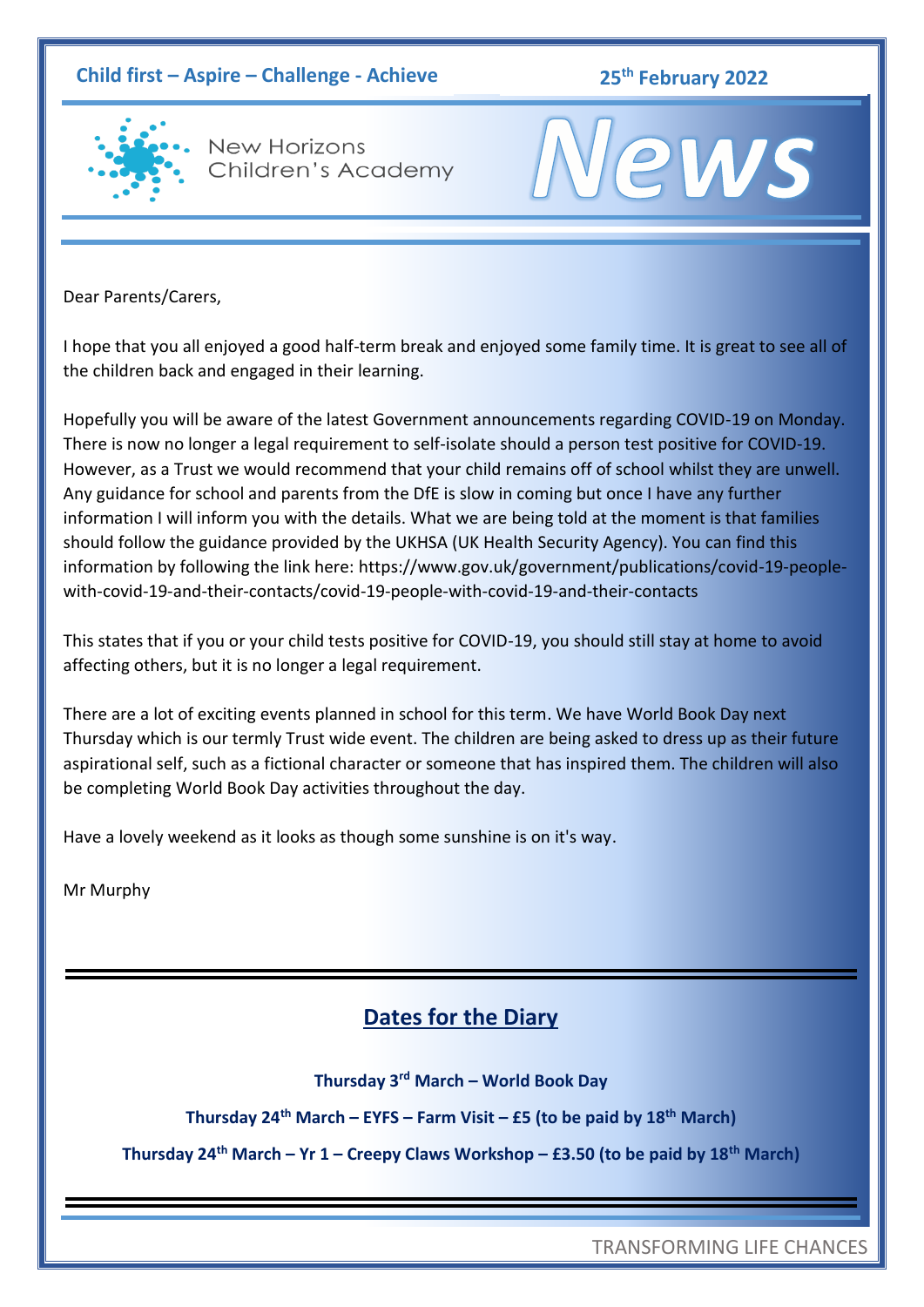

#### **EYFS**

#### **Nursery**



In Nursery we started our new topic "Are eggs alive?". For more curriculum and enrichment information about this topic please see our SWAY: https://sway.office.com/vFxMn3W10TP1KGwC?ref=Link

The children arrived at Nursery to find a giant egg on the carpet. We had lots of discussions about what could be inside the egg. The children drew what they thought was inside the egg. Some of our friends even made marks when attempting to write what they might find inside. We then responded with awe and wonderment when we cracked open the egg to reveal what was inside. We created a circle map as a whole group to write down all the facts we know already about eggs, we will continue to add to this throughout the term as we develop our knowledge and understanding. In Maths this week we have been learning to recognise numbers, we have carried out number

hunts to spot the formation both in our inside and outside classroom**.**

#### **Reception**

Welcome to Term 4, we cannot believe we are over half way through the school year already! This week we have launched our new topic – Do cows drink milk? – Which is based around farm life. For more curriculum and enrichment information about this topic please see our SWAY: https://sway.office.com/C7TSvqXaa0JQUT5B?ref=Link



In our Literacy lessons we have been learning about the animals on the farm and what their babies are called – feel free to test us at home! In Maths we have been using the farmyard theme to practise our counting and addition skills. We have also completed some craft challenges; we have enjoyed making our own Farm models out of junk modelling. Some of us have even enjoyed making some animal mud pies using different colours – which looked really great messy fun!

#### **Year 1**

We hope you had a lovely half term. Well done to everyone who completed their kind timetable during half term, it was nice to see how many children have been kind.

Year 1 have been persistent with their learning in their first week back. Especially, in their Thinking Artistically lessons!

In Art, we have been looking at new Artist (William Morris), we have been focusing on designing a stencil. In Dance, we have been copying and repeating actions in pairs and small groups while focusing on different animals who live in the Wild.



In Maths, we have been counting in forwards and backwards in 2's within 50. In English, we have been looking at the story ' The Tiger Who Came to Tea '. We had our own Tea party and wrote a diary about the hungry tiger.

Please remember to write in the yellow reading book, if you have read with your child so the class teachers can update their reading chart.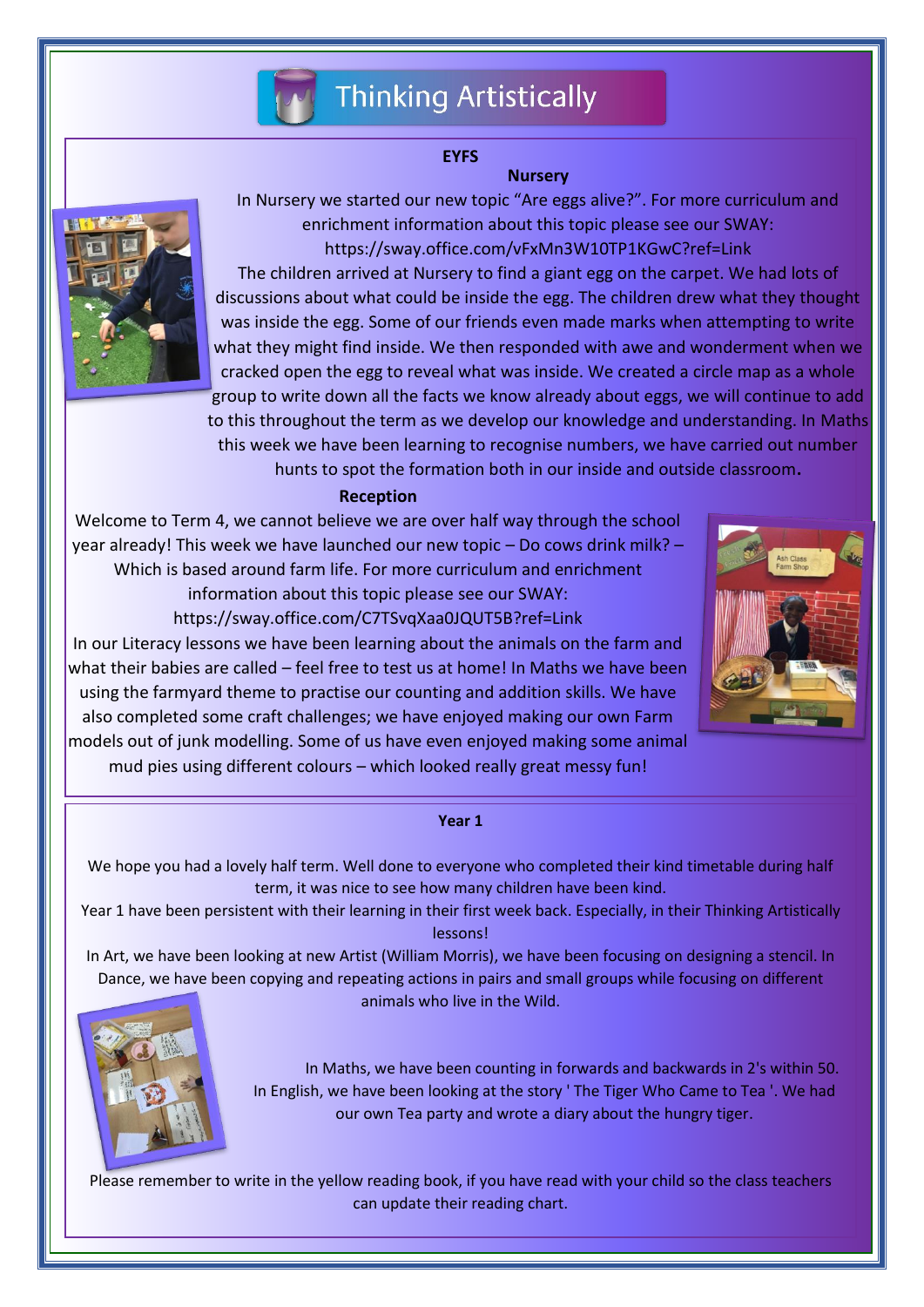#### **Year 2**



The children have settled really well back into school after half term and we have got to work straight away on our new topic! We have started to explore our new text 'The Hodgeheg' and have been considering how the main character Max might be feeling. This will help us when writing our diary entry from his perspective! This story inspired our Thinking Artistically activities for this week too. We were set the challenge of creating a garden on our classroom doors, just like the one Max and his family live in in the text. You can see the fantastic work we created in the photo!

Elsewhere in the curriculum, we have been looking at money in Maths, building on the knowledge we learnt in Term 2. We spent time remembering the different coins and notes in the UK before starting to make different amounts with coins. We can't wait to see all the fantastic learning the children in Year 2 will produce this term!

#### **Year 3**

On Monday, we had our exciting hook morning where we were introduced to our new topic, 'Mighty Metals'. Each class used their Green Hats to create something for their door design which the children were very enthusiastic about. This week, we have been looking at newspaper reports and identified many different features. In Maths, we have been successful at dividing and finding remainders and using our skills from our multiplication and division topic.



In Art, we explored a way to make a bridge using Lego! It was fun to see our design sketches come to life with our Lego creations. The children thought of different ways to connect the bricks to help them achieve their design goals. In Music, we learnt a new song called 'The Dragon Song'. We learnt that it is a traditional song that tells a story, and that other traditional and folk music pieces also sometimes tell stories. The children have shown lots of enthusiasm for their first week back and we hope this continues.

#### **Year 4**

Welcome back! Now we are over half way through the school year, things are far from slowing down as we have lots of fantastic things coming up such as DT week and Science week. New term means a new text which this time is the one and only…'The Hobbit' which is focused around our topic for this term 'Misty Mountain Sierra'. The children have been introduced to our big footed Bilbo Baggins and have been immersed into the life and living of our courageous adventurer. English compliments our text nicely for the next couple of weeks as the children will be perfecting their narrative writing skills starting this week with setting descriptions. Help your little legends to embrace their creative side by asking them to describe areas of your home and see what wonderful vocabulary they can come up with.

Across our Thinking Artistically subjects the children will be embarking on a dance adventure with Miss Chawner teaching Conifer Samba, Miss Hopson teaching Poplar Jazz and Mr J-S will be teaching Hawthorn Irish dancing!



Art this term is complementing our topic of Misty Mountain Sierra beautifully as the children are concentrating on improving their sketching skills. This week they have created some stunning water colour washout backgrounds ready to sketch mountain scenes onto. The children over the coming weeks will be working with a variety of sketching materials such as coloured wax and charcoal which they are super excited about.

This term in Music we will be looking at the timeless classic 'Lean On Me' by Bill Withers where the children this week have listened to and appraised the song understanding how the song is constructed. Why not get your epic learner to perform this song in the form of acting like mountains and join in for a little bit of family fun this weekend.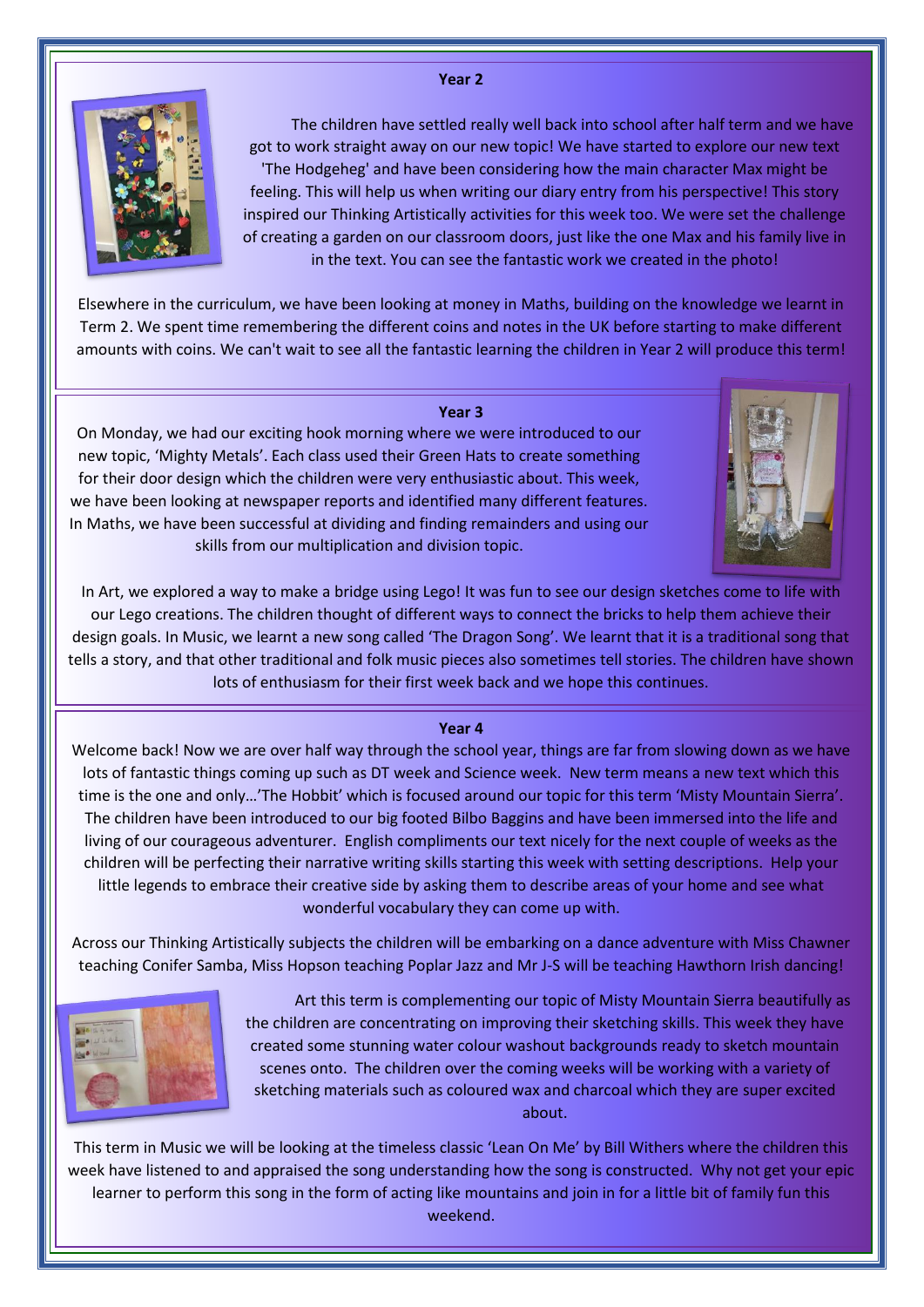#### **Year 5**

It was lovely seeing everyone again after half term. We started the week immersing ourselves in our new topic, Alchemy Island. We have begun designing our own islands in Art and thinking about the features we will have on it. Our imaginations have run wild!



In Maths this week, we are continuing our work on fractions, we are now multiplying them and selecting different challenges that will support us with our learning. In Guided Reading, we have started reading Coraline. Chapter 1 is already interesting and we cannot wait to find out what happens next. In English, we have started our learning on character descriptions as we begin to gather ideas and vocabulary for our own character descriptions.

All in all, it has been a fun-filled week and we look forward to what next week has to offer



#### **Year 6**

Year 6 have started this term with a positive attitude towards their learning based on the topic 'Darwin's Delights'. In English, the pupils have studied the language, layout and grammar specific features of writing a non-chronological report about living things in a specific habitat. We are currently finishing our class novel 'Sky Song', before introducing the pupils to a new graphic novel, linked to our science topic of evolution, called 'Peppered Moth'.



In mathematics, the children have been continuing to use their arithmetic and problem-solving skills to solve multi-step algebraic expressions and equations. In starting our PSHE topic of 'Healthy Me', the children have reflected on healthy life choices and how to continue making healthy choices in the future. Finally, with a focus on Thinking Artistically this term, the pupils are looking forward to improving their sketching, scaling and shading techniques, around the medium of living things.



## **Thinking Academically**



#### **TT Rockstars:**

Well done to Joseph (Year 5) in first place this week, followed by Ali (Year 5) in second and Hasan (Year 6) in third.

#### **Spelling Shed:**

The top year groups this week are: Year 4, Year 6 and Year 1. The top spellers are Dinulya (Year 6) in first place, Hanna (Year 4) in second place and Walter (Year 1) in third place.



## **Thinking About Their Thinking**



In P4C this week, we have been looking at the question if someone says sorry, should we always forgive them? Following his admission that he attended a socially distanced event in the garden of Downing Street during the first lockdown, Prime Minister Boris Johnson has apologised. He has, however, faced weeks of calls from both the public and his colleagues in government to resign. At the time of the event, people were only allowed to meet one other person outside their household, in order to slow the spread of coronavirus.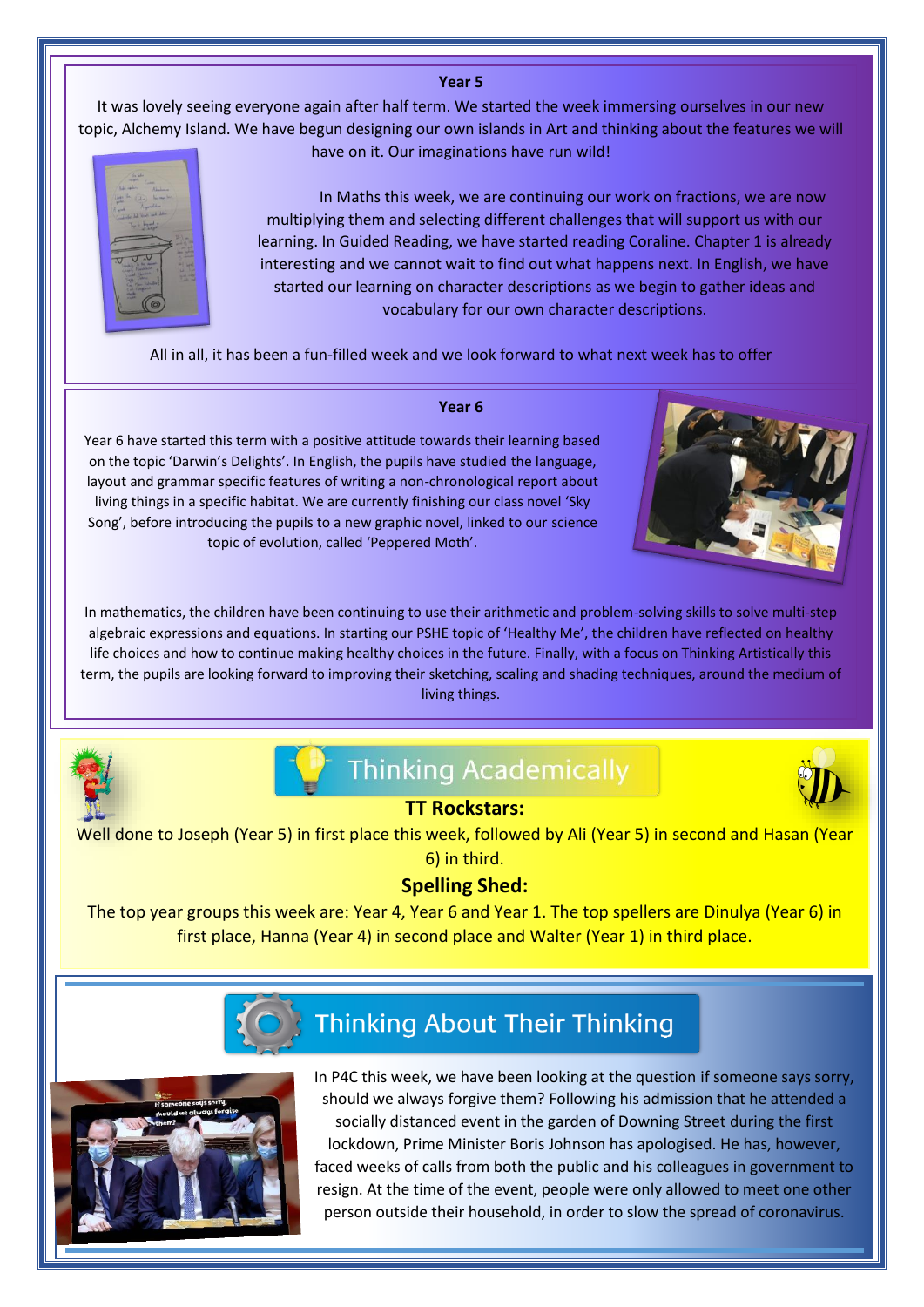

Each week, the purpose of this section of our newsletter is to provide suggestions and enrichment opportunities to our families, that can be enjoyed in our local community.

Why not improve your fitness and health at Chatham Football Club. Every Saturday morning the club have 'Chaturday' coaching sessions for boys and girls aged 4-12 from 8.30-9.30am. Come along and enjoy the first football session for free! For more information, visit: http://www.chathamtownfc.com/pages/chaturdays

Interested in Art? Why not visit the Rainham Art Group exhibition, running from 1-28th February, everyday from 10.00-17.00 at Hempstead Library in Gillingham, ME7 3QG. The cost is free for everyone and no bookings required!

Finally, why not visit the Holocaust Memorial Day (HMD) exhibition

- Date: 8th February 2022 28th February 2022 Every day
- Location: Chatham Community Hub, Riverside Dock Road, Chatham, Kent, ME4 4TX
	- Time: 09:00 18:00 Cost: Free

'One day' - a Holocaust Memorial Day (HMD) exhibition, also relating to people with disabilities.

As always, to find out about more opportunities within our local area, visit @enjoyMedway on Twitter or https://www.medway.gov.uk/

## **Logo Lift Off: Rocket Logo Competition**

Logo Lift Off is part of LaunchUK, the Government's Spaceflight programme, which, from 2022, aims to have rockets launching into space from UK spaceports for the very first time. They're asking 4 to 11-year-olds to design a logo that could go on these rockets. It can be a painting, drawing, collage, design on a computer, or even drawn in chalk in the playground. Everyone who enters will receive a certificate, and there are special prizes for the winners from each region.

The overall winner will see their winning design put on rockets launching from UK spaceports and may even have the chance to go and see a rocket blasting off.

The deadline for entries is 11 March 2022. To find out more, watch the video and visit the Logo Lift Off website: https://www.logoliftoff.org.uk/

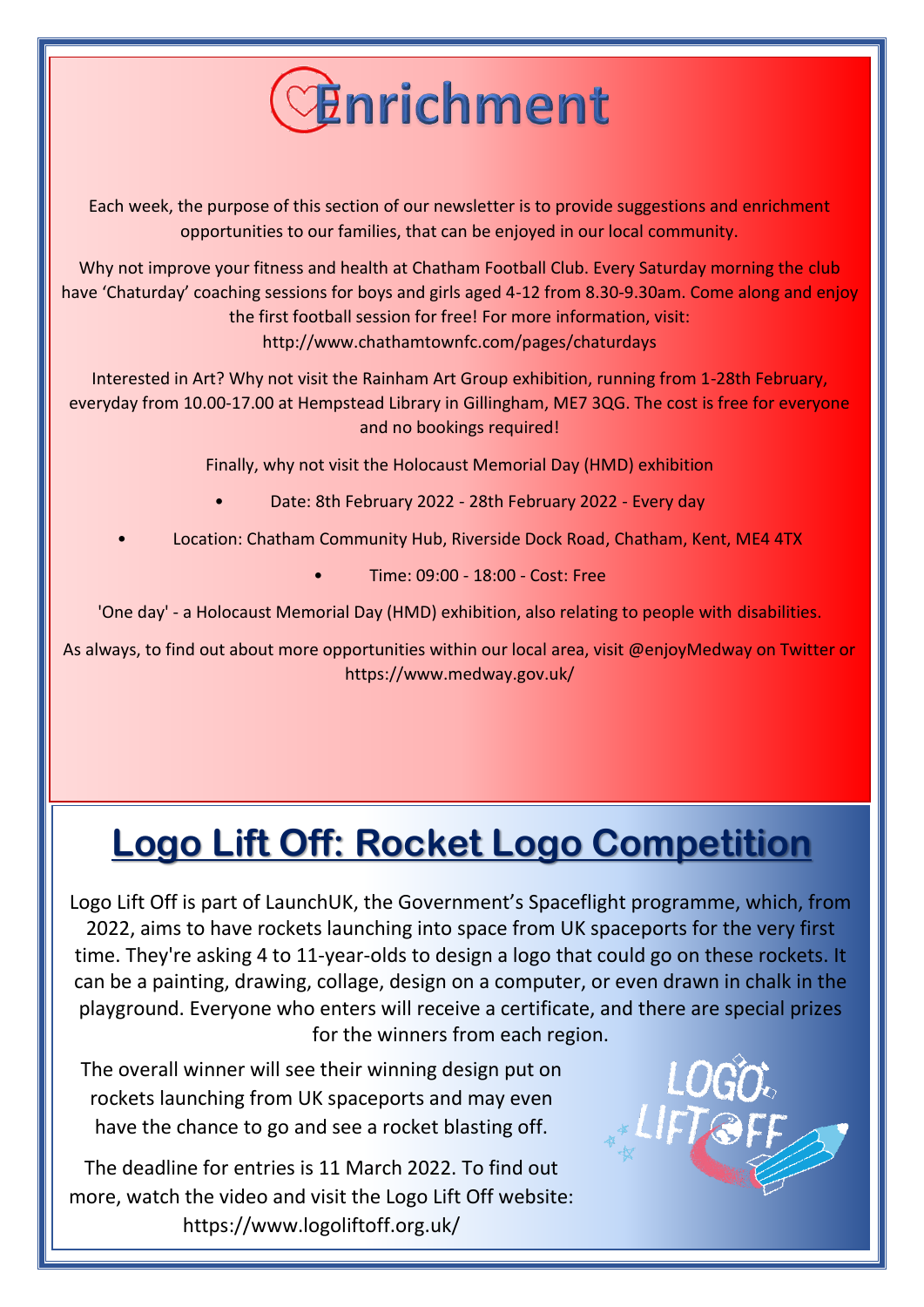

We are proud that these children have demonstrated excellent Habits of Mind and as such have been rewarded the Golden Tie or have their work presented in Achievement Alley. These children have used a Growth Mind-set, worked hard and have achieved excellence in effort and achievement – well done!

| <b>TEAM POINTS</b>                                     |                                                                                                                                                                                                                                                                                                                                                                                                                                                                                                                                                                                                                                                                                                                                                      |                                                                                                                                                                                                                                                                                                                                                                                                                                                                                                                                                                                                                                                                                                                                                                             |
|--------------------------------------------------------|------------------------------------------------------------------------------------------------------------------------------------------------------------------------------------------------------------------------------------------------------------------------------------------------------------------------------------------------------------------------------------------------------------------------------------------------------------------------------------------------------------------------------------------------------------------------------------------------------------------------------------------------------------------------------------------------------------------------------------------------------|-----------------------------------------------------------------------------------------------------------------------------------------------------------------------------------------------------------------------------------------------------------------------------------------------------------------------------------------------------------------------------------------------------------------------------------------------------------------------------------------------------------------------------------------------------------------------------------------------------------------------------------------------------------------------------------------------------------------------------------------------------------------------------|
| This week the 'Holcombe Cup' has been awarded to Fort. |                                                                                                                                                                                                                                                                                                                                                                                                                                                                                                                                                                                                                                                                                                                                                      |                                                                                                                                                                                                                                                                                                                                                                                                                                                                                                                                                                                                                                                                                                                                                                             |
| <b>Attendance Ace</b>                                  | Spruce, Poplar & Elder                                                                                                                                                                                                                                                                                                                                                                                                                                                                                                                                                                                                                                                                                                                               |                                                                                                                                                                                                                                                                                                                                                                                                                                                                                                                                                                                                                                                                                                                                                                             |
| <b>Punctuality Penny</b>                               | Beech, Pine, Cherry, Poplar, Laburnum & Aspen                                                                                                                                                                                                                                                                                                                                                                                                                                                                                                                                                                                                                                                                                                        |                                                                                                                                                                                                                                                                                                                                                                                                                                                                                                                                                                                                                                                                                                                                                                             |
| <b>Golden Tie</b>                                      | Ash - Shanaaya for persisting with writing<br>$E$ lm $-$ Joshua for working hard and being<br>helpful<br>Oak - Olivia for being a kind and helpful<br>member of the class<br>Beech - Olubusola for we think before<br>we act<br>Hazel - Gurkaran for working well with<br>others<br>$Maple - JJ$ for taking safe risks<br>Birch - Sam for thinking before we act<br>Pine - Marley for working well with<br>others<br>Spruce - Muaaz for working well with<br>others<br>Apple - Annie as she always keeps trying<br>in school<br>Cherry - Hope for positive learning<br>behaviours at all times<br>Damson - Esmee for persisting in PE with<br>a new skill                                                                                            | <b>Conifer</b> - Tristan for thinking before acting<br>Hawthorn - Amelia for persevering and<br>achieving a fantastic setting description and<br><b>Maths application</b><br>Poplar - Theo for being his best self. Only being<br>here a few weeks and you have been fab!<br>Juniper - Dillan for thinking and communicating<br>with clarity, as well as lovely manners.<br>Laburnum - Bobby for being a role model of all<br>our school rules<br>Sycamore - Millie for not giving up with her<br>learning. She persevered and she kept trying.<br>Aspen - Evie for being her best self and<br>following school rules at all times<br>Cypress - Zara for following all 5 of our school<br>golden rules<br><b>Elder</b> - Vincent for persisting with other's<br>impulsivity |
| <b>Achievement</b><br><b>Alley</b>                     | Ash - Kyran for striving for accuracy<br>within Maths<br>$EIm - Victoria$ for working independently<br>in Maths<br>Oak - Ronin working independently in<br><b>Maths</b><br><b>Beech</b> - Sophia for being persistent<br>Hazel - Kamar for striving for accuracy in<br>writing<br>Maple - Ollie for applying past knowledge<br>Birch - Elijah for responding with<br>wonderment and awe<br>Pine - Ella for applying past knowledge<br><b>Spruce</b> – Evie for persistence in all her<br>learning<br>Apple - Alara for a thoughtful hat<br>reflection in Humanities<br><b>Cherry</b> – Willow for striving for accuracy<br>in Maths<br><b>Damson</b> - Noah for working<br>systematically and striving for accuracy<br>when problem solving in Maths | <b>Conifer</b> - Ava for persisting with fractions<br>Hawthorn - Dilyana for excellent use of<br>watercolours in her back wash setting<br>Poplar - Ruby A for demonstrating an excellent<br>understanding of SD features<br>Juniper - Gabriels for collecting a lovely bank of<br>vocabulary<br>Laburnum - Aku for insightful contributions in<br><b>PSHE</b><br><b>Sycamore</b> – Nicoleta for showing good<br>understanding in her French learning this week.<br><b>Aspen</b> – Blake for perseverance when solving<br>algebraic equations<br>Cypress - Charlie W for his fact file on Charles<br>Darwin<br>Elder - Austeja for using the bar modelling to<br>support her algebra learning in maths                                                                       |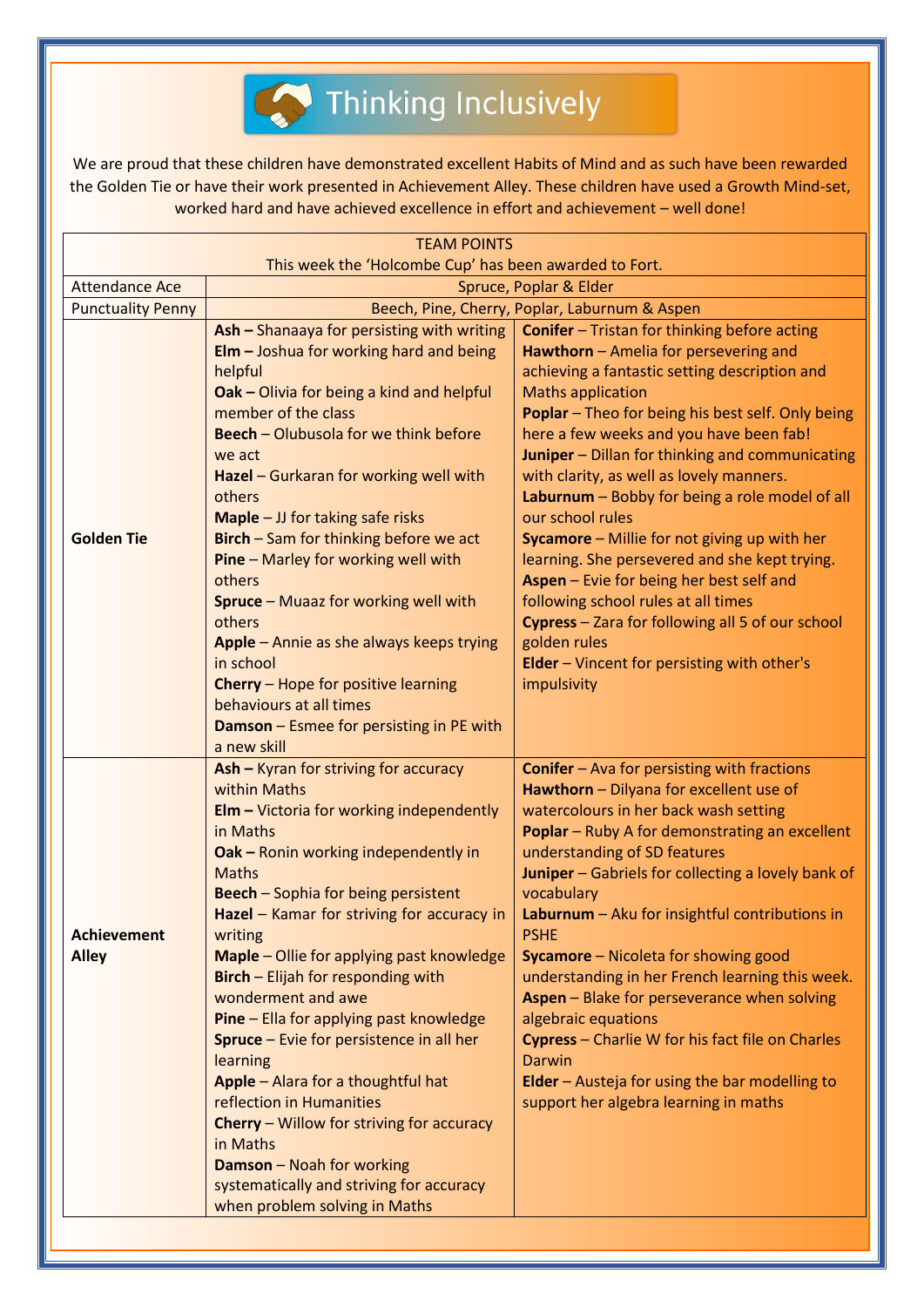